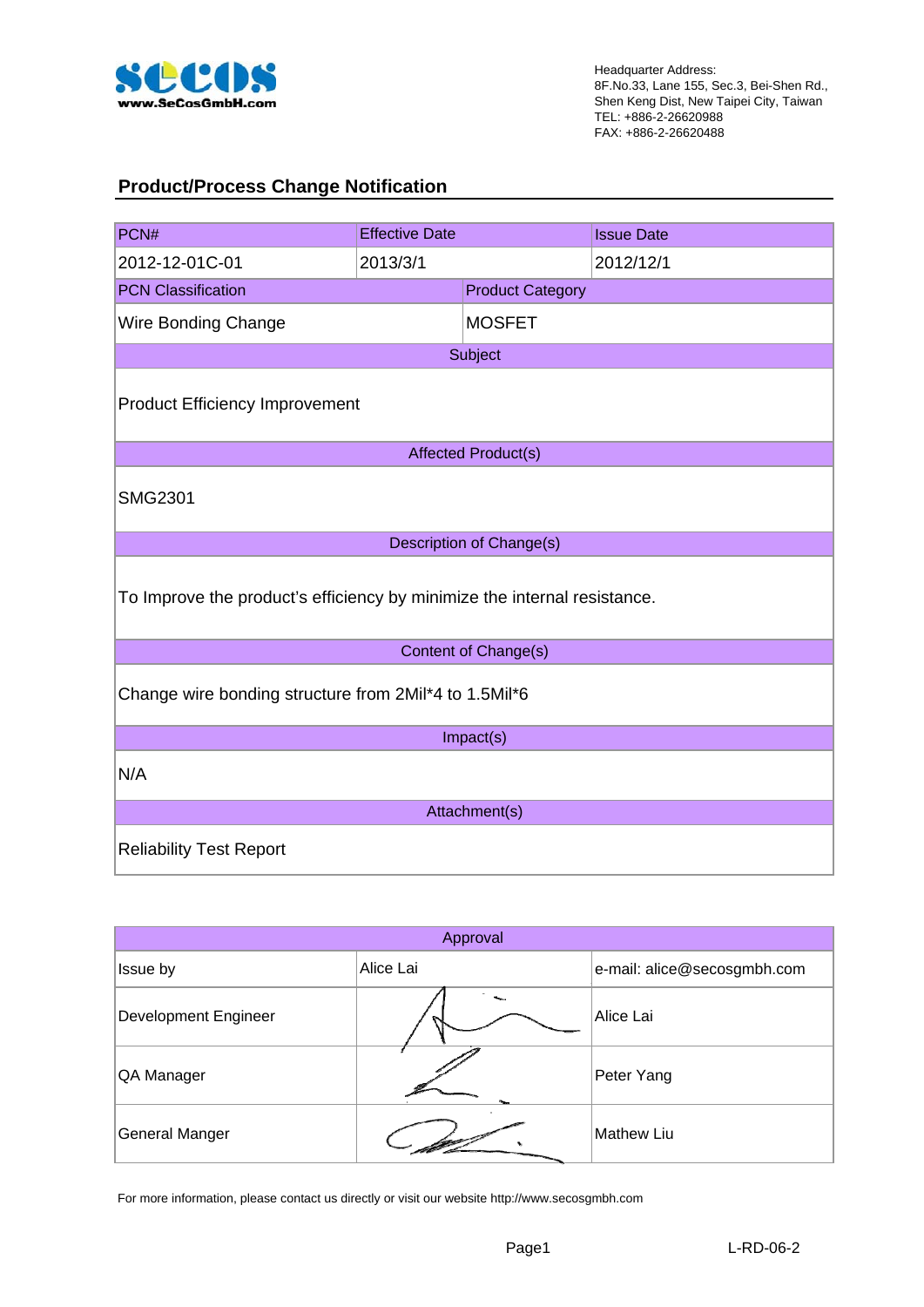

## **Reliability Testing Summary Report**

| Date: 2012/9/26                                                   |         |                                                                                                         |        |                                 |                                     | Document No.: SF12 -08-001 |               |
|-------------------------------------------------------------------|---------|---------------------------------------------------------------------------------------------------------|--------|---------------------------------|-------------------------------------|----------------------------|---------------|
| <b>Test Item</b>                                                  | P/N     | <b>Test Condition</b>                                                                                   | (LTPD) | <b>Sample</b><br><b>Numbers</b> | <b>Allow Fall</b><br><b>Numbers</b> | Fall<br><b>Numbers</b>     | <b>Result</b> |
| <b>HTRB</b><br><b>High Temp</b><br><b>Reverse Bias</b>            | SMG2301 | $100 \pm 10^{\circ}$ C, 80% VR,<br>$T = 1000$ hrs                                                       |        | 77                              | $\boldsymbol{0}$                    | $\pmb{0}$                  | <b>ACC</b>    |
| <b>HTSL</b><br>High<br>Temperature<br>Storage Life                | SMG2301 | $150^{\circ}$ C, T = 1000 hrs                                                                           |        | 77                              | $\boldsymbol{0}$                    | $\pmb{0}$                  | <b>ACC</b>    |
| <b>PCT</b><br>Pressure Cooker<br>Test                             | SMG2301 | 121°C, 29.7PSIG,<br>168 hrs                                                                             |        | 77                              | $\boldsymbol{0}$                    | $\pmb{0}$                  | ACC           |
| <b>TCT</b><br>Temperature<br><b>Cycle Test</b>                    | SMG2301 | $-55^{\circ}$ C/30min,<br>150°C/30min,<br>For 1000 Cycle                                                |        | 77                              | $\boldsymbol{0}$                    | $\pmb{0}$                  | <b>ACC</b>    |
| <b>THT</b><br>High<br>Temperature<br><b>High Humidity</b><br>Test | SMG2301 | $85 \pm 2^{\circ}$ C, RH= $85 \pm 5\%$ ,<br>1000 hrs                                                    |        | 77                              | $\mathbf 0$                         | $\pmb{0}$                  | <b>ACC</b>    |
| Solder ability                                                    | SMG2301 | $245 \pm 5^{\circ}$ C, 5Sec the inspected<br>area of each lead must have<br>95% solder coverage minimum |        | 10                              | $\boldsymbol{0}$                    | $\pmb{0}$                  | ACC           |
|                                                                   |         |                                                                                                         |        |                                 |                                     |                            |               |
|                                                                   |         |                                                                                                         |        |                                 |                                     |                            |               |
|                                                                   |         |                                                                                                         |        |                                 |                                     |                            |               |
| Judgment:<br>qualified                                            |         | unqualified                                                                                             |        |                                 |                                     |                            |               |
|                                                                   |         | Testing Start Date: 2012.08.01 Testing End Date: 2012.09.25                                             |        |                                 |                                     |                            |               |
| <b>Tester: King Huang</b>                                         |         | Approval: Peter Yang                                                                                    |        |                                 |                                     |                            |               |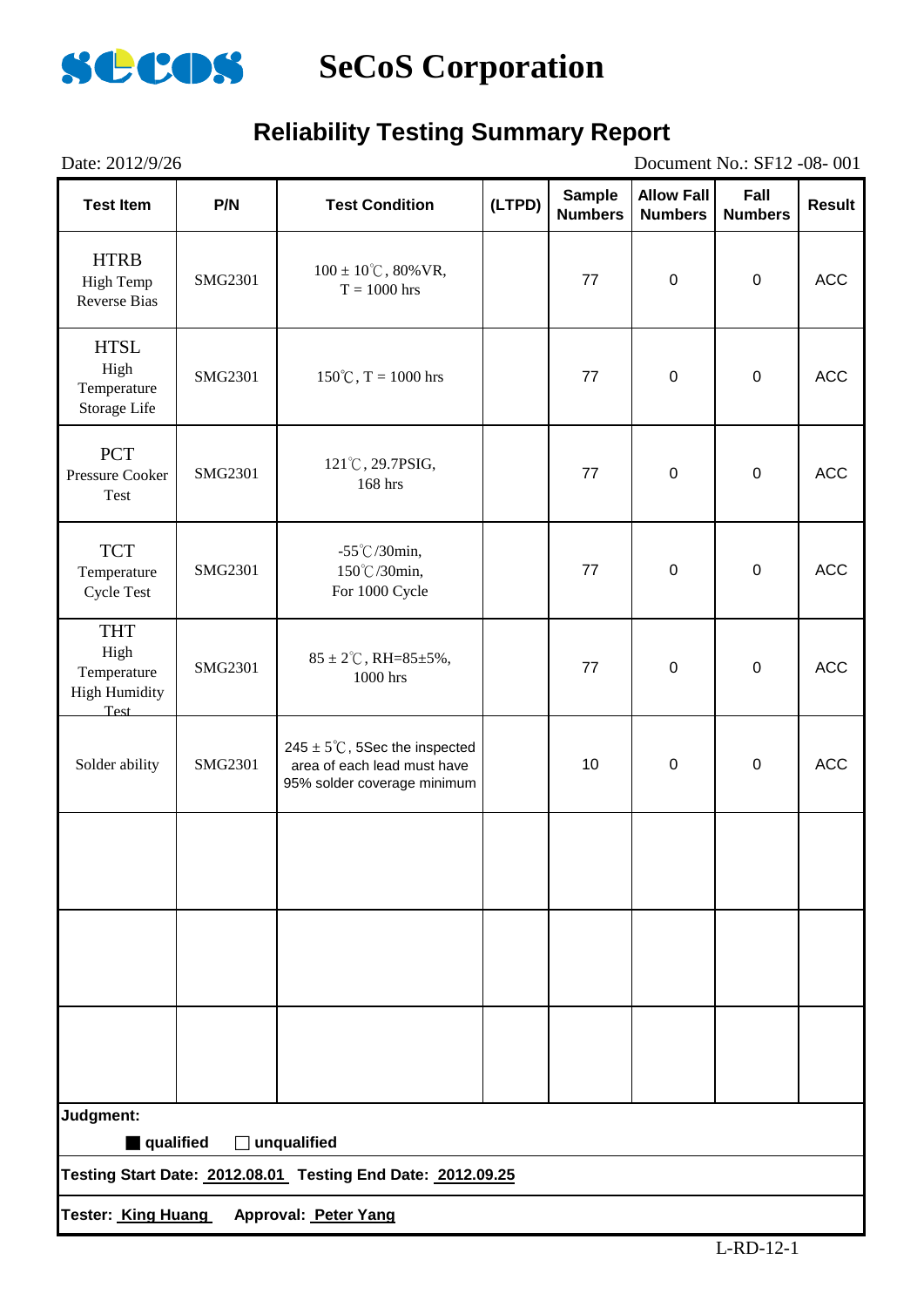

#### **High Temperature Reverse Bias Test Data**

Report No : T120801-001 Part No : SMG2301 Test Equipment: JUNO Test System DTS-1000 Test Condition:  $100 \pm 10^{\circ}$ C,  $80\%$  VR, T = 1000 hrs Test Date: 2012.08.02 ~ 2012.09.14 Test Standard : JESD22 STANDER Method-A108 Operator: Bruce Chang Test Condition :  $IDSS < -1\mu A@VDS = -20V$  ;  $VGS(th) > -0.5V@ID = -250\mu A$  $RDS(ON) < 130 \text{m}\Omega$ @VGS=-5.0V, ID=-2.8A

|                 |                            | <b>Before</b>   |                            |                            | After           |                            |
|-----------------|----------------------------|-----------------|----------------------------|----------------------------|-----------------|----------------------------|
| No              | $\text{Loss}(\mu\text{A})$ | $V_{GS(th)}(V)$ | $R_{DS(ON)}$ (m $\Omega$ ) | $\text{Loss}(\mu\text{A})$ | $V_{GS(th)}(V)$ | $R_{DS(ON)}$ (m $\Omega$ ) |
| 1               | 0.003                      | 0.665           | 94.01                      | 0.034                      | 0.665           | 100.37                     |
| $\overline{2}$  | 0.003                      | 0.676           | 92.27                      | 0.020                      | 0.673           | 105.99                     |
| $\overline{3}$  | 0.005                      | 0.646           | 92.84                      | 0.023                      | 0.675           | 108.30                     |
| $\overline{4}$  | 0.007                      | 0.659           | 93.80                      | 0.028                      | 0.669           | 103.43                     |
| 5               | 0.002                      | 0.649           | 93.22                      | 0.032                      | 0.657           | 107.80                     |
| 6               | 0.002                      | 0.646           | 96.35                      | 0.032                      | 0.683           | 100.21                     |
| $\overline{7}$  | 0.004                      | 0.673           | 93.18                      | 0.022                      | 0.655           | 104.99                     |
| 8               | 0.010                      | 0.662           | 91.10                      | 0.035                      | 0.684           | 105.85                     |
| $\overline{9}$  | 0.003                      | 0.666           | 94.99                      | 0.032                      | 0.681           | 103.61                     |
| 10              | 0.001                      | 0.673           | 93.38                      | 0.019                      | 0.652           | 100.34                     |
| 11              | 0.007                      | 0.663           | 94.02                      | 0.024                      | 0.673           | 98.33                      |
| $\overline{12}$ | 0.010                      | 0.652           | 98.29                      | 0.019                      | 0.668           | 98.90                      |
| $\overline{13}$ | 0.001                      | 0.658           | 94.19                      | 0.027                      | 0.651           | 96.15                      |
| 14              | 0.001                      | 0.652           | 92.52                      | 0.024                      | 0.674           | 107.46                     |
| 15              | 0.007                      | 0.671           | 93.51                      | 0.022                      | 0.652           | 102.39                     |
| 16              | 0.002                      | 0.656           | 92.64                      | 0.035                      | 0.655           | 103.77                     |
| 17              | 0.006                      | 0.649           | 92.06                      | 0.020                      | 0.663           | 97.54                      |
| 18              | 0.009                      | 0.661           | 90.33                      | 0.017                      | 0.672           | 106.73                     |
| 19              | 0.008                      | 0.655           | 92.16                      | 0.020                      | 0.665           | 107.73                     |
| 20              | 0.003                      | 0.668           | 93.97                      | 0.032                      | 0.681           | 106.19                     |
| 21              | 0.004                      | 0.662           | 97.25                      | 0.026                      | 0.656           | 95.59                      |
| 22              | 0.007                      | 0.671           | 90.44                      | 0.021                      | 0.681           | 107.13                     |
| 23              | 0.005                      | 0.675           | 93.06                      | 0.034                      | 0.654           | 95.57                      |
| 24              | 0.010                      | 0.660           | 97.04                      | 0.034                      | 0.654           | 97.43                      |
| $\overline{25}$ | 0.008                      | 0.678           | 96.09                      | 0.032                      | 0.683           | 104.40                     |
| 26              | 0.005                      | 0.648           | 91.03                      | 0.021                      | 0.679           | 101.93                     |
| 27              | 0.005                      | 0.677           | 92.56                      | 0.033                      | 0.662           | 105.49                     |
| 28              | 0.009                      | 0.661           | 95.39                      | 0.018                      | 0.657           | 105.11                     |
| 29              | 0.009                      | 0.672           | 94.08                      | 0.022                      | 0.684           | 101.86                     |
| 30              | 0.005                      | 0.671           | 93.93                      | 0.027                      | 0.682           | 108.36                     |
| 31              | 0.008                      | 0.668           | 92.20                      | 0.026                      | 0.675           | 105.48                     |
| 32              | 0.002                      | 0.655           | 91.59                      | 0.035                      | 0.683           | 101.54                     |
| 33              | 0.003                      | 0.658           | 93.64                      | 0.024                      | 0.667           | 100.73                     |
| 34              | 0.007                      | 0.653           | 91.59                      | 0.021                      | 0.669           | 104.83                     |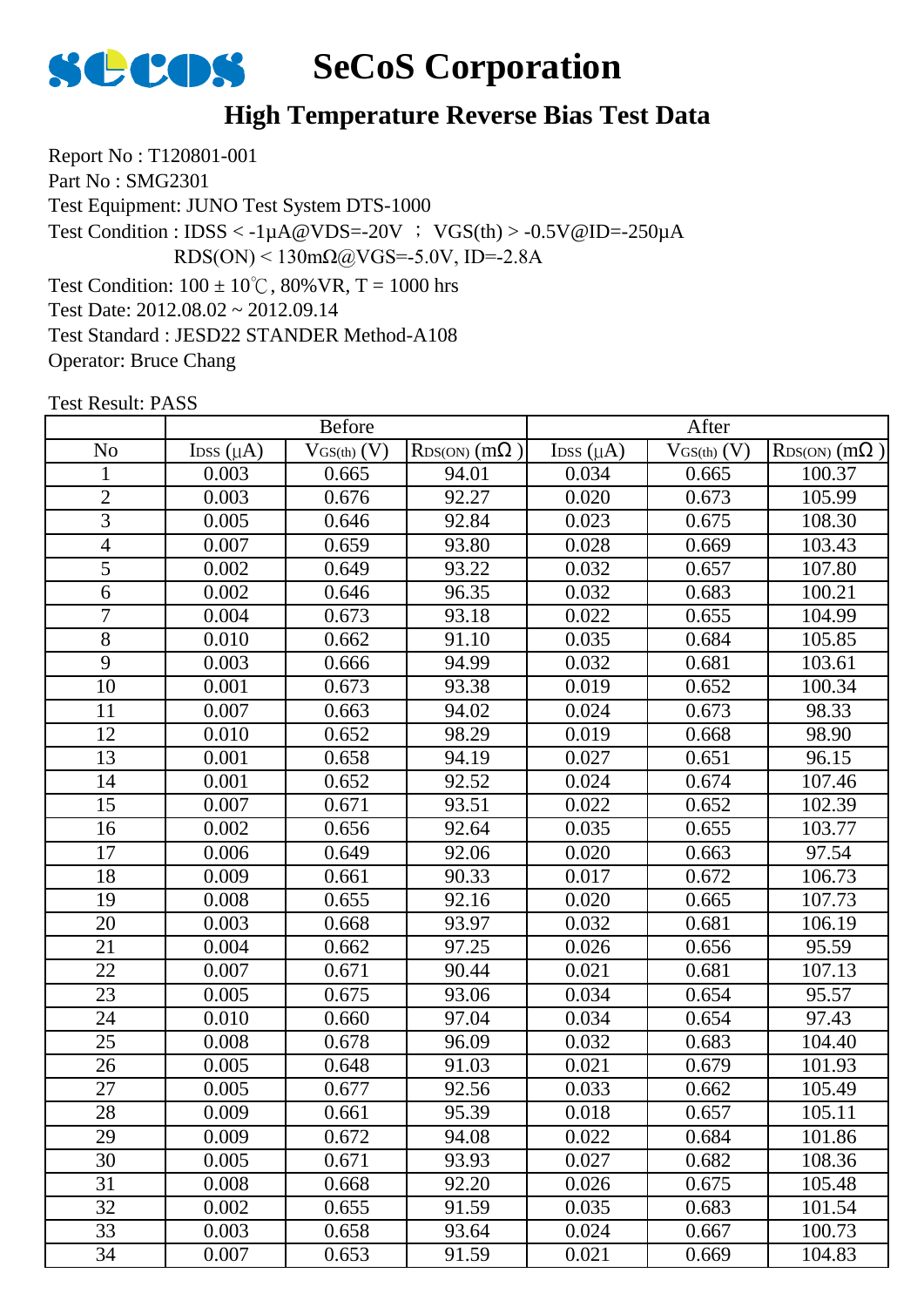| 35              | 0.004 | 0.652 | 96.73 | 0.028 | 0.662 | 99.72  |
|-----------------|-------|-------|-------|-------|-------|--------|
| 36              | 0.005 | 0.664 | 90.61 | 0.027 | 0.683 | 101.16 |
| 37              | 0.003 | 0.653 | 93.75 | 0.025 | 0.662 | 99.19  |
| 38              | 0.004 | 0.648 | 97.73 | 0.033 | 0.654 | 98.96  |
| 39              | 0.004 | 0.646 | 92.95 | 0.030 | 0.654 | 105.11 |
| 40              | 0.005 | 0.665 | 91.86 | 0.017 | 0.679 | 100.66 |
| 41              | 0.010 | 0.662 | 94.90 | 0.034 | 0.651 | 104.38 |
| 42              | 0.001 | 0.667 | 96.63 | 0.029 | 0.653 | 99.21  |
| 43              | 0.004 | 0.675 | 97.46 | 0.023 | 0.679 | 95.88  |
| 44              | 0.002 | 0.667 | 93.77 | 0.030 | 0.681 | 100.45 |
| $\overline{45}$ | 0.010 | 0.669 | 97.58 | 0.018 | 0.685 | 95.73  |
| 46              | 0.008 | 0.646 | 91.06 | 0.031 | 0.678 | 98.54  |
| 47              | 0.009 | 0.675 | 90.34 | 0.017 | 0.678 | 103.01 |
| 48              | 0.004 | 0.662 | 91.37 | 0.031 | 0.671 | 95.00  |
| 49              | 0.006 | 0.660 | 97.52 | 0.022 | 0.667 | 98.64  |
| 50              | 0.009 | 0.644 | 96.01 | 0.022 | 0.660 | 104.69 |
| $\overline{51}$ | 0.007 | 0.665 | 94.66 | 0.017 | 0.672 | 96.36  |
| 52              | 0.006 | 0.660 | 97.18 | 0.027 | 0.653 | 106.21 |
| $\overline{53}$ | 0.005 | 0.673 | 97.07 | 0.023 | 0.677 | 95.41  |
| 54              | 0.008 | 0.655 | 93.59 | 0.021 | 0.678 | 95.24  |
| 55              | 0.004 | 0.648 | 94.57 | 0.031 | 0.655 | 101.39 |
| 56              | 0.010 | 0.650 | 91.36 | 0.024 | 0.681 | 96.64  |
| $\overline{57}$ | 0.001 | 0.651 | 90.10 | 0.032 | 0.680 | 100.68 |
| $\overline{58}$ | 0.007 | 0.654 | 97.66 | 0.032 | 0.655 | 98.02  |
| 59              | 0.008 | 0.651 | 93.41 | 0.027 | 0.665 | 104.22 |
| 60              | 0.006 | 0.669 | 95.67 | 0.027 | 0.669 | 97.33  |
| 61              | 0.007 | 0.672 | 96.79 | 0.020 | 0.662 | 102.63 |
| 62              | 0.008 | 0.677 | 93.60 | 0.031 | 0.685 | 104.88 |
| 63              | 0.010 | 0.658 | 95.93 | 0.024 | 0.651 | 95.02  |
| 64              | 0.006 | 0.649 | 97.74 | 0.032 | 0.679 | 103.71 |
| 65              | 0.004 | 0.677 | 95.63 | 0.031 | 0.684 | 95.35  |
| 66              | 0.001 | 0.655 | 95.79 | 0.034 | 0.676 | 104.43 |
| 67              | 0.002 | 0.674 | 91.60 | 0.019 | 0.678 | 97.43  |
| 68              | 0.009 | 0.647 | 95.15 | 0.028 | 0.653 | 107.07 |
| 69              | 0.007 | 0.652 | 94.65 | 0.022 | 0.675 | 97.32  |
| 70              | 0.010 | 0.667 | 92.83 | 0.034 | 0.655 | 105.36 |
| 71              | 0.002 | 0.677 | 95.26 | 0.020 | 0.677 | 102.53 |
| 72              | 0.002 | 0.657 | 92.42 | 0.021 | 0.671 | 97.64  |
| 73              | 0.009 | 0.654 | 95.29 | 0.020 | 0.683 | 98.15  |
| 74              | 0.003 | 0.661 | 93.98 | 0.032 | 0.680 | 101.51 |
| 75              | 0.002 | 0.658 | 97.50 | 0.028 | 0.654 | 102.90 |
| 76              | 0.007 | 0.671 | 93.85 | 0.033 | 0.651 | 108.08 |
| 77              | 0.011 | 0.655 | 96.29 | 0.022 | 0.675 | 98.55  |
| <b>MAX</b>      | 0.010 | 0.678 | 98.29 | 0.035 | 0.684 | 108.36 |
| <b>MIN</b>      | 0.001 | 0.646 | 90.33 | 0.017 | 0.651 | 95.57  |
| <b>AVG</b>      | 0.005 | 0.662 | 93.55 | 0.026 | 0.669 | 103.00 |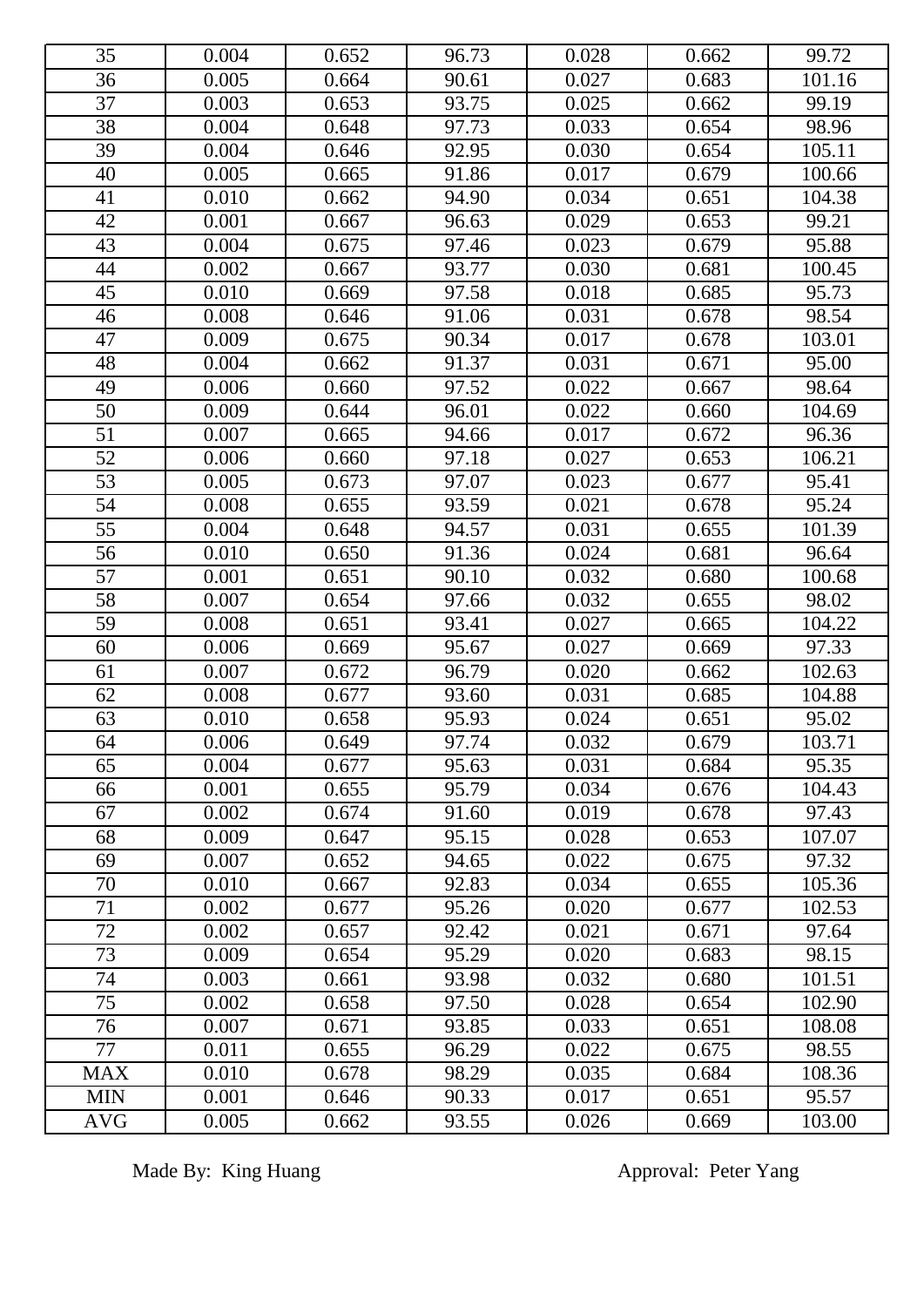

## **High Temperature Storage Life Test Data**

Report No : T120801-001 Part No : SMG2301 Test Equipment: JUNO Test System DTS-1000 Test Condition:  $150^{\circ}$ C, T = 1000 hrs Test Date: 2012.08.02 ~ 2012.09.14 Test Standard : JESD22 STANDER Method-A103 Operator: Bruce Chang Test Condition :  $IDSS < -1\mu A@VDS = -20V$  ;  $VGS(th) > -0.5V@ID = -250\mu A$  $RDS(ON) < 130 \text{m}\Omega$ @VGS=-5.0V, ID=-2.8A

|                 |                            | <b>Before</b>   |                            |                            | After           |                            |
|-----------------|----------------------------|-----------------|----------------------------|----------------------------|-----------------|----------------------------|
| N <sub>o</sub>  | $\text{Loss}(\mu\text{A})$ | $V_{GS(th)}(V)$ | $R_{DS(ON)}$ (m $\Omega$ ) | $\text{Loss}(\mu\text{A})$ | $V_{GS(th)}(V)$ | $R_{DS(ON)}$ (m $\Omega$ ) |
| 1               | 0.003                      | 0.675           | 90.96                      | 0.021                      | 0.653           | 99.34                      |
| $\overline{2}$  | 0.003                      | 0.655           | 93.05                      | 0.031                      | 0.668           | 106.23                     |
| 3               | 0.007                      | 0.673           | 92.66                      | 0.027                      | 0.655           | 99.76                      |
| $\overline{4}$  | 0.010                      | 0.665           | 90.67                      | 0.029                      | 0.671           | 97.97                      |
| $\overline{5}$  | 0.006                      | 0.662           | 95.84                      | 0.028                      | 0.662           | 99.70                      |
| 6               | 0.002                      | 0.647           | 94.24                      | 0.023                      | 0.650           | 102.25                     |
| 7               | 0.005                      | 0.672           | 92.03                      | 0.034                      | 0.683           | 97.79                      |
| $\overline{8}$  | 0.003                      | 0.677           | 93.18                      | 0.024                      | 0.664           | 95.41                      |
| $\overline{9}$  | 0.008                      | 0.663           | 91.96                      | 0.017                      | 0.654           | 101.95                     |
| 10              | 0.008                      | 0.666           | 92.88                      | 0.022                      | 0.663           | 96.44                      |
| 11              | 0.009                      | 0.674           | 95.00                      | 0.021                      | 0.654           | 103.71                     |
| 12              | 0.001                      | 0.672           | 90.29                      | 0.026                      | 0.653           | 108.56                     |
| 13              | $\overline{0.002}$         | 0.660           | 91.74                      | 0.034                      | 0.671           | 102.89                     |
| 14              | 0.003                      | 0.654           | 91.77                      | 0.020                      | 0.659           | 105.93                     |
| 15              | 0.006                      | 0.657           | 90.37                      | 0.030                      | 0.677           | 102.49                     |
| 16              | 0.009                      | 0.674           | 90.99                      | 0.028                      | 0.663           | 102.68                     |
| 17              | 0.003                      | 0.669           | 95.75                      | 0.024                      | 0.669           | 99.62                      |
| 18              | 0.002                      | 0.663           | 92.44                      | 0.024                      | 0.673           | 105.89                     |
| 19              | 0.003                      | 0.664           | 96.66                      | 0.023                      | 0.662           | 103.57                     |
| $\overline{20}$ | 0.004                      | 0.661           | 93.91                      | 0.030                      | 0.665           | 107.58                     |
| 21              | 0.009                      | 0.649           | 94.19                      | 0.027                      | 0.672           | 103.40                     |
| 22              | 0.003                      | 0.662           | 97.27                      | 0.022                      | 0.681           | 96.14                      |
| 23              | 0.011                      | 0.666           | 91.16                      | 0.025                      | 0.661           | 102.13                     |
| 24              | 0.009                      | 0.646           | 91.63                      | 0.034                      | 0.674           | 104.76                     |
| 25              | 0.008                      | 0.673           | 91.40                      | 0.032                      | 0.660           | 105.35                     |
| 26              | 0.003                      | 0.651           | 98.34                      | 0.021                      | 0.666           | 98.40                      |
| $\overline{27}$ | 0.008                      | 0.645           | 94.23                      | 0.026                      | 0.671           | 102.21                     |
| $\overline{28}$ | 0.004                      | 0.652           | 90.05                      | 0.023                      | 0.661           | 101.88                     |
| 29              | 0.006                      | 0.678           | 97.79                      | 0.017                      | 0.663           | 102.10                     |
| 30              | 0.008                      | 0.673           | 93.13                      | 0.034                      | 0.655           | 108.48                     |
| 31              | 0.006                      | 0.668           | 97.83                      | 0.033                      | 0.682           | 104.15                     |
| 32              | 0.005                      | 0.678           | 94.61                      | 0.025                      | 0.660           | 101.10                     |
| 33              | 0.005                      | 0.647           | 95.96                      | 0.020                      | 0.673           | 105.66                     |
| 34              | 0.005                      | 0.652           | 90.91                      | 0.028                      | 0.680           | 95.87                      |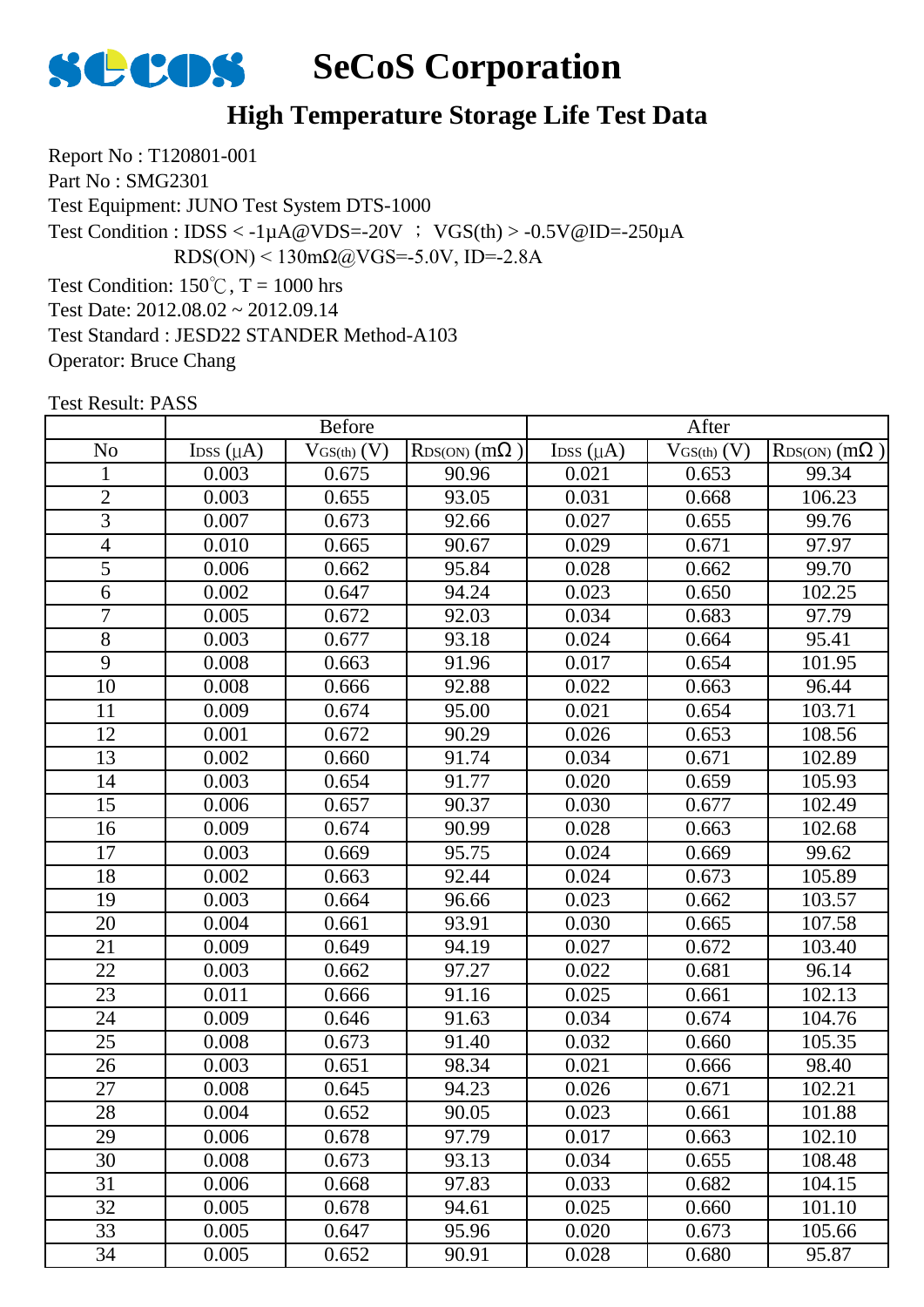| 35              | 0.004 | 0.671 | 90.37 | 0.025 | 0.677 | 98.00  |
|-----------------|-------|-------|-------|-------|-------|--------|
| 36              | 0.006 | 0.655 | 94.84 | 0.022 | 0.683 | 103.61 |
| 37              | 0.004 | 0.649 | 98.30 | 0.024 | 0.678 | 95.17  |
| 38              | 0.009 | 0.671 | 95.93 | 0.032 | 0.652 | 96.94  |
| 39              | 0.008 | 0.668 | 92.02 | 0.018 | 0.666 | 98.10  |
| 40              | 0.007 | 0.652 | 97.21 | 0.019 | 0.666 | 107.59 |
| 41              | 0.003 | 0.664 | 93.42 | 0.022 | 0.677 | 106.70 |
| 42              | 0.003 | 0.674 | 91.14 | 0.022 | 0.653 | 98.26  |
| 43              | 0.002 | 0.659 | 94.67 | 0.031 | 0.671 | 99.97  |
| 44              | 0.006 | 0.667 | 94.47 | 0.024 | 0.678 | 101.30 |
| $\overline{45}$ | 0.006 | 0.647 | 96.88 | 0.030 | 0.685 | 96.05  |
| 46              | 0.011 | 0.673 | 95.02 | 0.033 | 0.678 | 100.96 |
| 47              | 0.004 | 0.644 | 93.98 | 0.020 | 0.660 | 97.84  |
| 48              | 0.003 | 0.650 | 91.37 | 0.023 | 0.680 | 106.46 |
| 49              | 0.004 | 0.656 | 95.74 | 0.020 | 0.659 | 96.81  |
| 50              | 0.010 | 0.645 | 93.88 | 0.023 | 0.672 | 99.44  |
| $\overline{51}$ | 0.009 | 0.649 | 97.17 | 0.017 | 0.673 | 97.16  |
| 52              | 0.005 | 0.646 | 91.32 | 0.022 | 0.683 | 99.76  |
| $\overline{53}$ | 0.011 | 0.645 | 97.81 | 0.022 | 0.669 | 103.78 |
| 54              | 0.007 | 0.676 | 93.55 | 0.022 | 0.669 | 96.75  |
| 55              | 0.005 | 0.651 | 90.89 | 0.024 | 0.664 | 107.63 |
| 56              | 0.003 | 0.656 | 91.03 | 0.025 | 0.673 | 102.69 |
| $\overline{57}$ | 0.005 | 0.657 | 96.11 | 0.032 | 0.670 | 98.92  |
| $\overline{58}$ | 0.002 | 0.660 | 96.80 | 0.030 | 0.676 | 100.43 |
| 59              | 0.007 | 0.655 | 95.79 | 0.034 | 0.662 | 96.17  |
| 60              | 0.008 | 0.654 | 94.87 | 0.018 | 0.682 | 98.07  |
| 61              | 0.004 | 0.659 | 96.00 | 0.034 | 0.684 | 102.96 |
| 62              | 0.006 | 0.657 | 95.21 | 0.023 | 0.659 | 96.20  |
| 63              | 0.002 | 0.661 | 97.52 | 0.032 | 0.666 | 98.42  |
| 64              | 0.002 | 0.674 | 96.62 | 0.031 | 0.670 | 107.20 |
| 65              | 0.008 | 0.651 | 93.67 | 0.024 | 0.655 | 101.27 |
| 66              | 0.008 | 0.659 | 90.68 | 0.027 | 0.651 | 108.46 |
| 67              | 0.006 | 0.659 | 95.46 | 0.020 | 0.674 | 107.36 |
| 68              | 0.011 | 0.647 | 97.70 | 0.025 | 0.685 | 99.24  |
| 69              | 0.002 | 0.656 | 96.64 | 0.028 | 0.665 | 96.30  |
| 70              | 0.011 | 0.665 | 92.92 | 0.021 | 0.666 | 98.74  |
| 71              | 0.006 | 0.649 | 96.78 | 0.019 | 0.663 | 99.33  |
| 72              | 0.009 | 0.647 | 90.99 | 0.030 | 0.674 | 108.59 |
| 73              | 0.004 | 0.676 | 94.42 | 0.024 | 0.673 | 96.07  |
| 74              | 0.010 | 0.656 | 96.90 | 0.026 | 0.671 | 96.28  |
| 75              | 0.005 | 0.655 | 97.84 | 0.022 | 0.666 | 102.32 |
| 76              | 0.005 | 0.666 | 92.86 | 0.028 | 0.677 | 99.22  |
| 77              | 0.009 | 0.654 | 91.04 | 0.025 | 0.680 | 105.49 |
| <b>MAX</b>      | 0.011 | 0.678 | 98.34 | 0.034 | 0.683 | 108.56 |
| <b>MIN</b>      | 0.001 | 0.645 | 90.05 | 0.017 | 0.650 | 95.41  |
| <b>AVG</b>      | 0.006 | 0.664 | 93.38 | 0.026 | 0.665 | 102.18 |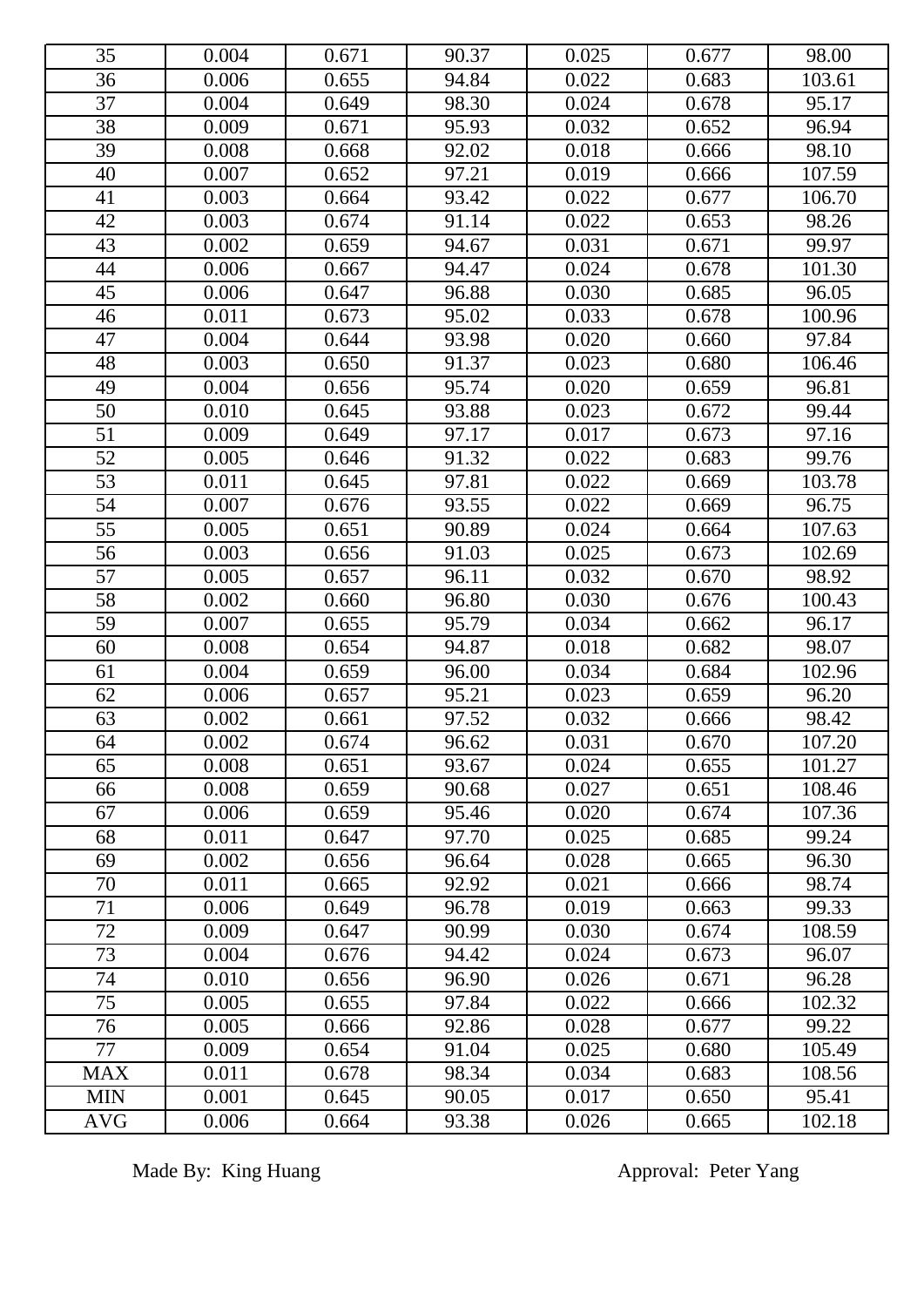

## **SeCoS Corporation**

#### **Pressure Cooker Test Data**

Report No : T120801-001 Part No : SMG2301 Test Equipment: JUNO Test System DTS-1000 Test Condition: 121℃, 100%RH, 29.7PSIG, 168Hrs Test Date: 2012.08.02 ~ 2012.08.10 Test Standard : JESD22 STANDER Method-A102 Operator: Bruce Chang Test Condition :  $IDSS < -1\mu A@VDS = -20V$  ;  $VGS(th) > -0.5V@ID = -250\mu A$  $RDS(ON) < 130 \text{m}\Omega$ @VGS=-5.0V, ID=-2.8A

|                 |                            | <b>Before</b>   |                            |                | After           |                            |
|-----------------|----------------------------|-----------------|----------------------------|----------------|-----------------|----------------------------|
| N <sub>0</sub>  | $\text{Loss}(\mu\text{A})$ | $V_{GS(th)}(V)$ | $R_{DS(ON)}$ (m $\Omega$ ) | Ipss $(\mu A)$ | $V_{GS(th)}(V)$ | $R_{DS(ON)}$ (m $\Omega$ ) |
| 1               | 0.009                      | 0.655           | 94.14                      | 0.030          | 0.654           | 102.57                     |
| $\overline{2}$  | 0.002                      | 0.667           | 92.17                      | 0.019          | 0.673           | 102.60                     |
| 3               | 0.004                      | 0.655           | 93.05                      | 0.024          | 0.676           | 108.53                     |
| $\overline{4}$  | 0.005                      | 0.659           | 98.17                      | 0.032          | 0.681           | 99.61                      |
| $\overline{5}$  | 0.010                      | 0.650           | 93.97                      | 0.021          | 0.659           | 99.62                      |
| 6               | 0.009                      | 0.658           | 97.82                      | 0.033          | 0.673           | 102.23                     |
| 7               | 0.008                      | 0.664           | 91.77                      | 0.018          | 0.666           | 107.00                     |
| $\overline{8}$  | 0.007                      | 0.667           | 94.10                      | 0.021          | 0.680           | 102.85                     |
| $\overline{9}$  | 0.009                      | 0.649           | 92.42                      | 0.027          | 0.660           | 103.40                     |
| 10              | 0.001                      | 0.667           | 97.11                      | 0.026          | 0.668           | 107.56                     |
| 11              | 0.007                      | 0.663           | 92.87                      | 0.029          | 0.670           | 99.26                      |
| 12              | 0.008                      | 0.649           | 95.53                      | 0.020          | 0.678           | 97.37                      |
| 13              | 0.009                      | 0.651           | 96.34                      | 0.033          | 0.672           | 98.76                      |
| 14              | 0.002                      | 0.674           | 90.83                      | 0.034          | 0.665           | 104.56                     |
| 15              | 0.007                      | 0.674           | 97.53                      | 0.026          | 0.669           | 97.57                      |
| 16              | 0.001                      | 0.649           | 91.64                      | 0.030          | 0.675           | 107.59                     |
| 17              | 0.002                      | 0.645           | 91.42                      | 0.034          | 0.671           | 98.55                      |
| 18              | 0.001                      | 0.665           | 96.97                      | 0.031          | 0.672           | 102.96                     |
| 19              | 0.011                      | 0.673           | 90.24                      | 0.031          | 0.666           | 98.08                      |
| $\overline{20}$ | 0.006                      | 0.657           | 91.77                      | 0.028          | 0.679           | 104.18                     |
| 21              | 0.007                      | 0.653           | 96.40                      | 0.025          | 0.674           | 105.27                     |
| $\overline{22}$ | 0.009                      | 0.652           | 93.73                      | 0.017          | 0.652           | 95.53                      |
| 23              | 0.006                      | 0.679           | 91.56                      | 0.026          | 0.678           | 96.81                      |
| 24              | 0.003                      | 0.646           | 98.60                      | 0.023          | 0.679           | 108.01                     |
| 25              | 0.003                      | 0.672           | 90.38                      | 0.034          | 0.655           | 106.93                     |
| 26              | 0.009                      | 0.648           | 98.14                      | 0.030          | 0.665           | 106.19                     |
| 27              | 0.003                      | 0.659           | 92.90                      | 0.034          | 0.684           | 105.97                     |
| $\overline{28}$ | 0.006                      | 0.659           | 90.05                      | 0.017          | 0.656           | 97.73                      |
| 29              | 0.009                      | 0.664           | 96.04                      | 0.025          | 0.668           | 99.82                      |
| 30              | 0.003                      | 0.648           | 91.88                      | 0.022          | 0.684           | 107.54                     |
| 31              | 0.008                      | 0.657           | 95.20                      | 0.017          | 0.665           | 101.17                     |
| 32              | 0.005                      | 0.652           | 98.58                      | 0.032          | 0.650           | 105.94                     |
| $\overline{33}$ | 0.005                      | 0.664           | 95.80                      | 0.025          | 0.660           | 99.01                      |
| 34              | 0.010                      | 0.660           | 94.14                      | 0.025          | 0.679           | 101.08                     |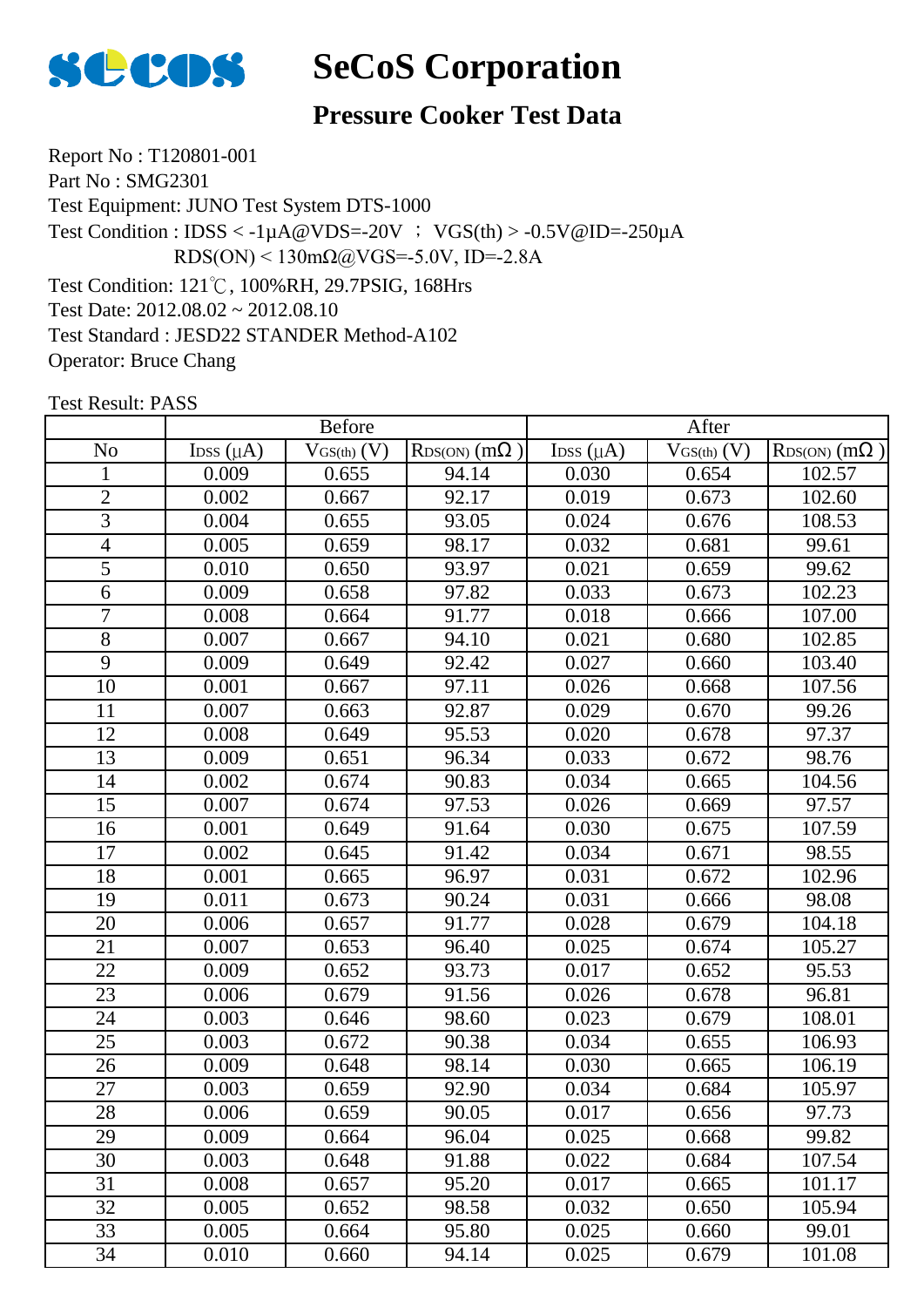| 35              | 0.001 | 0.675 | 96.94 | 0.030 | 0.683 | 95.67  |
|-----------------|-------|-------|-------|-------|-------|--------|
| 36              | 0.005 | 0.648 | 95.45 | 0.018 | 0.655 | 99.25  |
| 37              | 0.008 | 0.657 | 90.48 | 0.032 | 0.672 | 105.11 |
| 38              | 0.003 | 0.663 | 94.43 | 0.031 | 0.667 | 98.65  |
| 39              | 0.006 | 0.678 | 97.21 | 0.024 | 0.663 | 98.03  |
| 40              | 0.004 | 0.677 | 96.95 | 0.033 | 0.670 | 102.59 |
| 41              | 0.001 | 0.662 | 90.51 | 0.026 | 0.672 | 102.87 |
| 42              | 0.008 | 0.647 | 95.45 | 0.019 | 0.660 | 101.16 |
| 43              | 0.004 | 0.663 | 91.39 | 0.027 | 0.674 | 96.19  |
| 44              | 0.004 | 0.653 | 91.24 | 0.026 | 0.654 | 97.18  |
| 45              | 0.003 | 0.651 | 96.74 | 0.022 | 0.660 | 101.05 |
| 46              | 0.003 | 0.655 | 90.72 | 0.021 | 0.665 | 98.66  |
| 47              | 0.009 | 0.663 | 90.53 | 0.033 | 0.662 | 97.28  |
| 48              | 0.008 | 0.644 | 95.86 | 0.018 | 0.683 | 95.53  |
| 49              | 0.008 | 0.671 | 90.53 | 0.026 | 0.672 | 99.05  |
| 50              | 0.006 | 0.657 | 98.32 | 0.018 | 0.685 | 107.54 |
| 51              | 0.009 | 0.652 | 94.33 | 0.024 | 0.681 | 102.19 |
| 52              | 0.002 | 0.657 | 93.31 | 0.033 | 0.672 | 104.34 |
| $\overline{53}$ | 0.002 | 0.666 | 93.29 | 0.028 | 0.673 | 95.80  |
| 54              | 0.004 | 0.677 | 94.18 | 0.016 | 0.684 | 100.62 |
| 55              | 0.003 | 0.656 | 95.19 | 0.022 | 0.654 | 103.80 |
| 56              | 0.008 | 0.654 | 96.01 | 0.016 | 0.674 | 99.70  |
| 57              | 0.004 | 0.650 | 92.37 | 0.032 | 0.677 | 99.71  |
| 58              | 0.007 | 0.679 | 93.08 | 0.019 | 0.666 | 98.11  |
| 59              | 0.005 | 0.664 | 98.08 | 0.027 | 0.667 | 104.45 |
| 60              | 0.009 | 0.666 | 94.92 | 0.025 | 0.654 | 97.83  |
| 61              | 0.007 | 0.657 | 94.26 | 0.025 | 0.653 | 104.65 |
| 62              | 0.006 | 0.657 | 94.59 | 0.019 | 0.661 | 105.72 |
| 63              | 0.002 | 0.668 | 91.67 | 0.021 | 0.660 | 103.24 |
| 64              | 0.002 | 0.647 | 94.15 | 0.024 | 0.679 | 102.73 |
| 65              | 0.005 | 0.676 | 94.94 | 0.016 | 0.668 | 101.48 |
| 66              | 0.007 | 0.667 | 90.60 | 0.033 | 0.669 | 98.86  |
| 67              | 0.003 | 0.665 | 98.57 | 0.023 | 0.669 | 105.92 |
| 68              | 0.003 | 0.673 | 98.08 | 0.030 | 0.656 | 96.20  |
| 69              | 0.004 | 0.669 | 92.78 | 0.028 | 0.681 | 97.04  |
| 70              | 0.010 | 0.669 | 94.71 | 0.023 | 0.650 | 98.80  |
| 71              | 0.004 | 0.670 | 96.56 | 0.020 | 0.676 | 101.42 |
| 72              | 0.004 | 0.648 | 95.03 | 0.020 | 0.656 | 105.31 |
| 73              | 0.006 | 0.666 | 98.12 | 0.024 | 0.672 | 97.63  |
| 74              | 0.008 | 0.675 | 92.74 | 0.019 | 0.678 | 108.15 |
| 75              | 0.003 | 0.662 | 93.05 | 0.022 | 0.664 | 107.76 |
| 76              | 0.003 | 0.673 | 94.36 | 0.024 | 0.654 | 97.62  |
| 77              | 0.002 | 0.676 | 96.80 | 0.028 | 0.681 | 95.78  |
| <b>MAX</b>      | 0.011 | 0.679 | 98.60 | 0.034 | 0.684 | 108.53 |
| <b>MIN</b>      | 0.001 | 0.645 | 90.05 | 0.017 | 0.650 | 95.53  |
| <b>AVG</b>      | 0.006 | 0.659 | 94.17 | 0.027 | 0.669 | 102.56 |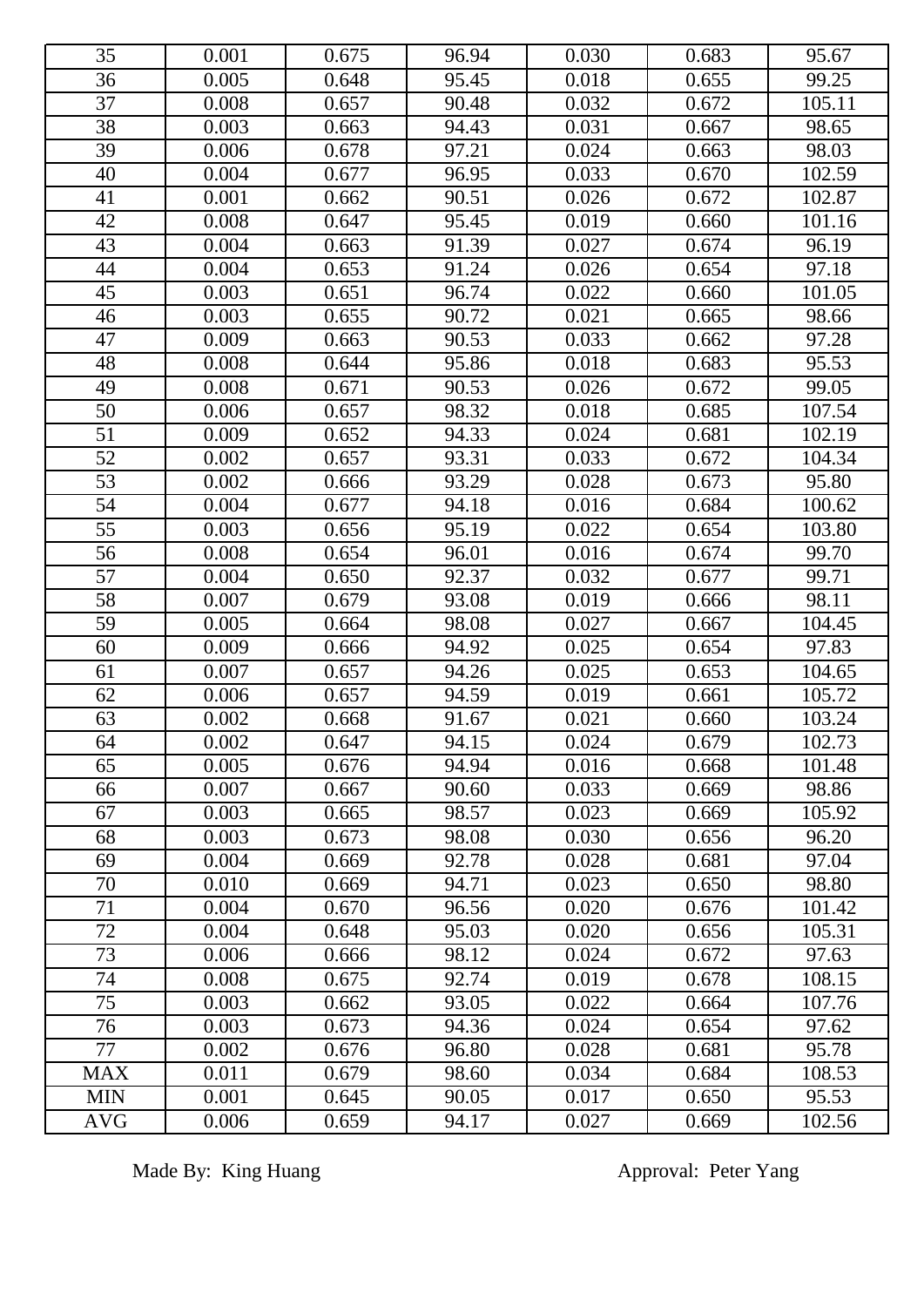

## **SeCoS Corporation**

## **Temperature Cycle Test Data**

Report No : T120801-001 Part No : SMG2301 Test Equipment: JUNO Test System DTS-1000 Test Condition: -55℃/30min, 150℃/30min, for 1000 Cycle Test Date: 2012.08.13 ~ 2012.09.25 Test Standard : JESD22 STANDER Method-A104 Operator: Bruce Chang Test Condition :  $IDSS < -1\mu A@VDS = -20V$  ;  $VGS(th) > -0.5V@ID = -250\mu A$  $RDS(ON) < 130 \text{m}\Omega$ @VGS=-5.0V, ID=-2.8A

|                 |                            | <b>Before</b>   |                            |                            | After           |                            |
|-----------------|----------------------------|-----------------|----------------------------|----------------------------|-----------------|----------------------------|
| No              | $\text{Loss}(\mu\text{A})$ | $V_{GS(th)}(V)$ | $R_{DS(ON)}$ (m $\Omega$ ) | $\text{Loss}(\mu\text{A})$ | $V_{GS(th)}(V)$ | $R_{DS(ON)}$ (m $\Omega$ ) |
| 1               | 0.004                      | 0.664           | 95.87                      | 0.030                      | 0.672           | 101.30                     |
| $\overline{2}$  | 0.003                      | 0.662           | 91.73                      | 0.023                      | 0.659           | 99.10                      |
| $\overline{3}$  | 0.005                      | 0.653           | 95.58                      | 0.032                      | 0.659           | 96.70                      |
| $\overline{4}$  | 0.007                      | 0.652           | 93.33                      | 0.033                      | 0.664           | 101.82                     |
| 5               | 0.007                      | 0.668           | 96.25                      | 0.021                      | 0.671           | 105.97                     |
| 6               | 0.009                      | 0.651           | 94.73                      | 0.021                      | 0.679           | 96.69                      |
| $\overline{7}$  | 0.004                      | 0.672           | 91.51                      | 0.018                      | 0.675           | 107.91                     |
| 8               | 0.009                      | 0.655           | 98.50                      | 0.023                      | 0.664           | 99.98                      |
| $\overline{9}$  | 0.007                      | 0.647           | 91.46                      | 0.029                      | 0.664           | 106.29                     |
| 10              | 0.011                      | 0.653           | 97.67                      | 0.035                      | 0.684           | 103.20                     |
| 11              | 0.003                      | 0.671           | 98.50                      | 0.019                      | 0.679           | 98.21                      |
| $\overline{12}$ | 0.005                      | 0.664           | 93.30                      | 0.020                      | 0.676           | 106.40                     |
| $\overline{13}$ | 0.003                      | 0.662           | 90.66                      | 0.022                      | 0.666           | 101.48                     |
| 14              | 0.006                      | 0.661           | 94.84                      | 0.032                      | 0.660           | 102.76                     |
| 15              | 0.004                      | 0.662           | 94.02                      | 0.023                      | 0.653           | 104.70                     |
| 16              | 0.011                      | 0.664           | 90.02                      | 0.030                      | 0.670           | 102.50                     |
| 17              | 0.006                      | 0.665           | 94.45                      | 0.028                      | 0.678           | 96.49                      |
| 18              | 0.004                      | 0.661           | 91.86                      | 0.032                      | 0.676           | 104.90                     |
| 19              | 0.008                      | 0.667           | 94.29                      | 0.034                      | 0.684           | 100.78                     |
| 20              | 0.004                      | 0.659           | 95.03                      | 0.021                      | 0.671           | 106.72                     |
| 21              | 0.006                      | 0.672           | 95.75                      | 0.028                      | 0.683           | 101.06                     |
| 22              | 0.005                      | 0.661           | 97.08                      | 0.019                      | 0.651           | 103.24                     |
| 23              | 0.007                      | 0.648           | 90.07                      | 0.019                      | 0.659           | 99.23                      |
| 24              | 0.003                      | 0.672           | 93.97                      | 0.025                      | 0.675           | 96.78                      |
| $\overline{25}$ | 0.002                      | 0.674           | 94.14                      | 0.024                      | 0.653           | 106.97                     |
| 26              | 0.004                      | 0.671           | 96.48                      | 0.022                      | 0.652           | 100.95                     |
| 27              | 0.005                      | 0.669           | 92.89                      | 0.022                      | 0.667           | 100.97                     |
| 28              | 0.004                      | 0.661           | 95.39                      | 0.024                      | 0.681           | 96.06                      |
| 29              | 0.007                      | 0.652           | 97.27                      | 0.021                      | 0.669           | 102.90                     |
| 30              | 0.004                      | 0.675           | 97.00                      | 0.026                      | 0.675           | 105.99                     |
| 31              | 0.002                      | 0.659           | 94.31                      | 0.017                      | 0.679           | 108.49                     |
| 32              | 0.003                      | 0.674           | 97.27                      | 0.029                      | 0.671           | 106.54                     |
| 33              | 0.010                      | 0.660           | 94.31                      | 0.034                      | 0.684           | 103.96                     |
| 34              | 0.006                      | 0.644           | 98.26                      | 0.027                      | 0.672           | 100.82                     |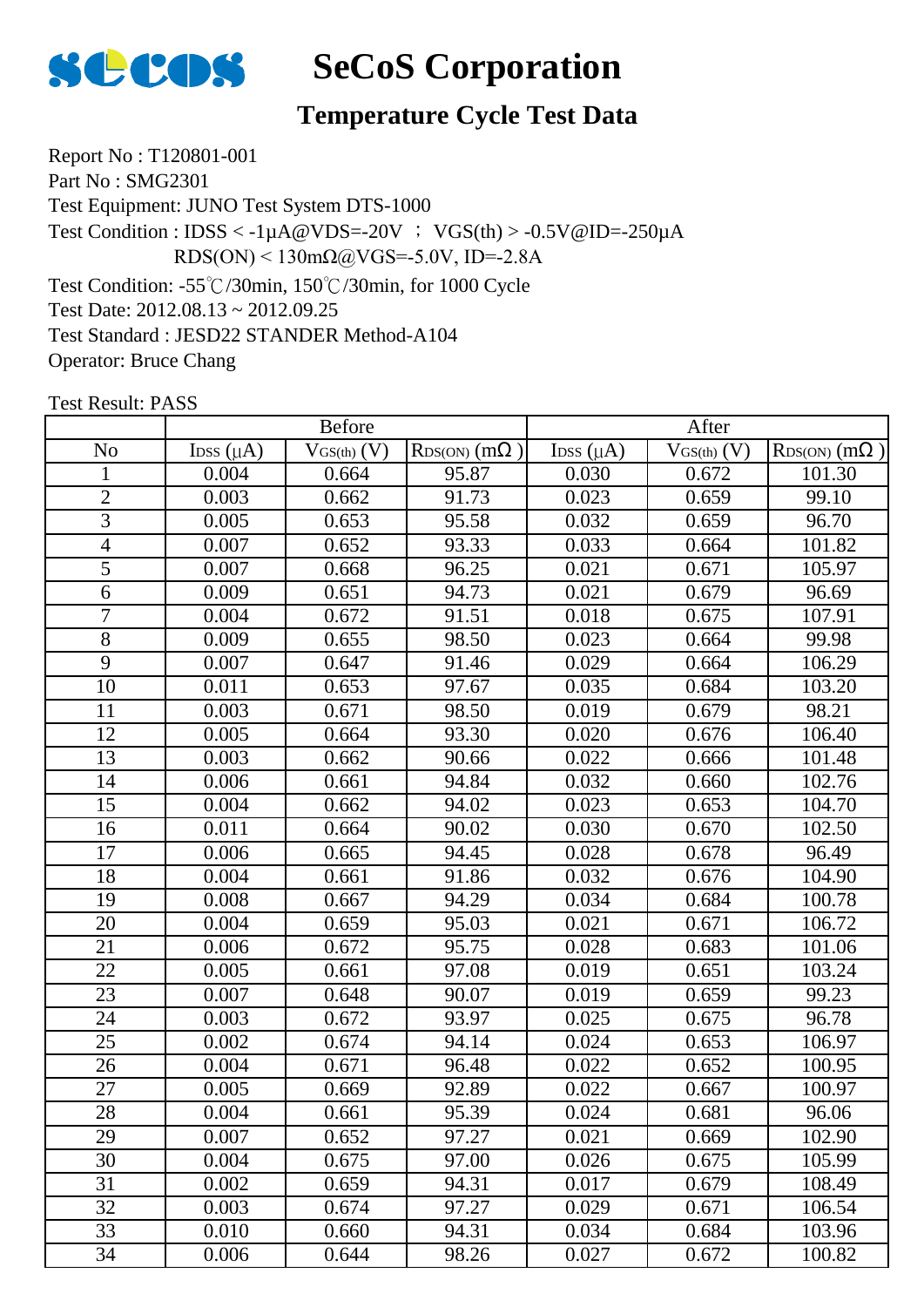| 35              | 0.011 | 0.667 | 95.09 | 0.016 | 0.655 | 106.11 |
|-----------------|-------|-------|-------|-------|-------|--------|
| 36              | 0.011 | 0.657 | 95.68 | 0.029 | 0.659 | 98.60  |
| 37              | 0.003 | 0.672 | 98.57 | 0.029 | 0.684 | 107.18 |
| 38              | 0.003 | 0.679 | 96.50 | 0.035 | 0.675 | 108.08 |
| 39              | 0.011 | 0.664 | 95.70 | 0.024 | 0.660 | 96.69  |
| 40              | 0.008 | 0.664 | 92.88 | 0.027 | 0.668 | 95.94  |
| 41              | 0.005 | 0.667 | 91.56 | 0.026 | 0.681 | 108.21 |
| 42              | 0.002 | 0.657 | 91.40 | 0.017 | 0.651 | 99.95  |
| $\overline{43}$ | 0.006 | 0.647 | 93.45 | 0.018 | 0.665 | 95.04  |
| 44              | 0.002 | 0.668 | 90.89 | 0.019 | 0.680 | 106.51 |
| 45              | 0.001 | 0.646 | 93.78 | 0.028 | 0.674 | 103.18 |
| 46              | 0.007 | 0.659 | 93.39 | 0.023 | 0.671 | 97.96  |
| 47              | 0.002 | 0.646 | 94.25 | 0.031 | 0.658 | 97.83  |
| 48              | 0.007 | 0.654 | 96.08 | 0.020 | 0.684 | 107.38 |
| 49              | 0.005 | 0.661 | 92.55 | 0.033 | 0.655 | 106.17 |
| 50              | 0.004 | 0.644 | 97.56 | 0.029 | 0.683 | 101.70 |
| 51              | 0.008 | 0.668 | 90.94 | 0.031 | 0.669 | 106.62 |
| 52              | 0.010 | 0.662 | 96.28 | 0.031 | 0.666 | 103.47 |
| $\overline{53}$ | 0.005 | 0.655 | 96.31 | 0.025 | 0.664 | 96.19  |
| 54              | 0.002 | 0.661 | 91.42 | 0.033 | 0.680 | 106.79 |
| 55              | 0.007 | 0.653 | 96.12 | 0.019 | 0.685 | 102.82 |
| $\overline{56}$ | 0.003 | 0.675 | 96.14 | 0.030 | 0.671 | 107.74 |
| 57              | 0.010 | 0.644 | 93.03 | 0.023 | 0.665 | 108.27 |
| 58              | 0.006 | 0.664 | 90.65 | 0.018 | 0.659 | 105.47 |
| 59              | 0.009 | 0.652 | 93.50 | 0.032 | 0.682 | 108.03 |
| 60              | 0.003 | 0.662 | 91.34 | 0.032 | 0.678 | 108.02 |
| 61              | 0.008 | 0.647 | 95.00 | 0.032 | 0.674 | 103.63 |
| 62              | 0.009 | 0.662 | 91.27 | 0.027 | 0.663 | 96.35  |
| 63              | 0.004 | 0.650 | 91.22 | 0.023 | 0.675 | 106.95 |
| 64              | 0.007 | 0.671 | 93.57 | 0.028 | 0.676 | 106.49 |
| 65              | 0.007 | 0.653 | 90.77 | 0.029 | 0.669 | 107.57 |
| 66              | 0.009 | 0.657 | 95.63 | 0.033 | 0.653 | 105.15 |
| 67              | 0.003 | 0.656 | 95.32 | 0.026 | 0.667 | 104.34 |
| 68              | 0.008 | 0.645 | 90.02 | 0.021 | 0.678 | 102.44 |
| 69              | 0.009 | 0.670 | 95.55 | 0.028 | 0.676 | 99.61  |
| 70              | 0.010 | 0.651 | 93.92 | 0.035 | 0.674 | 98.62  |
| 71              | 0.002 | 0.656 | 90.74 | 0.017 | 0.664 | 97.30  |
| 72              | 0.008 | 0.669 | 96.48 | 0.016 | 0.653 | 103.84 |
| 73              | 0.004 | 0.664 | 96.39 | 0.033 | 0.668 | 101.85 |
| 74              | 0.009 | 0.646 | 97.86 | 0.021 | 0.680 | 106.76 |
| 75              | 0.008 | 0.674 | 97.77 | 0.020 | 0.666 | 105.36 |
| 76              | 0.011 | 0.660 | 94.84 | 0.020 | 0.674 | 105.93 |
| 77              | 0.007 | 0.678 | 94.63 | 0.026 | 0.654 | 108.27 |
| <b>MAX</b>      | 0.011 | 0.675 | 98.50 | 0.035 | 0.684 | 108.49 |
| <b>MIN</b>      | 0.002 | 0.647 | 90.02 | 0.017 | 0.651 | 96.06  |
| <b>AVG</b>      | 0.005 | 0.663 | 94.54 | 0.025 | 0.669 | 102.28 |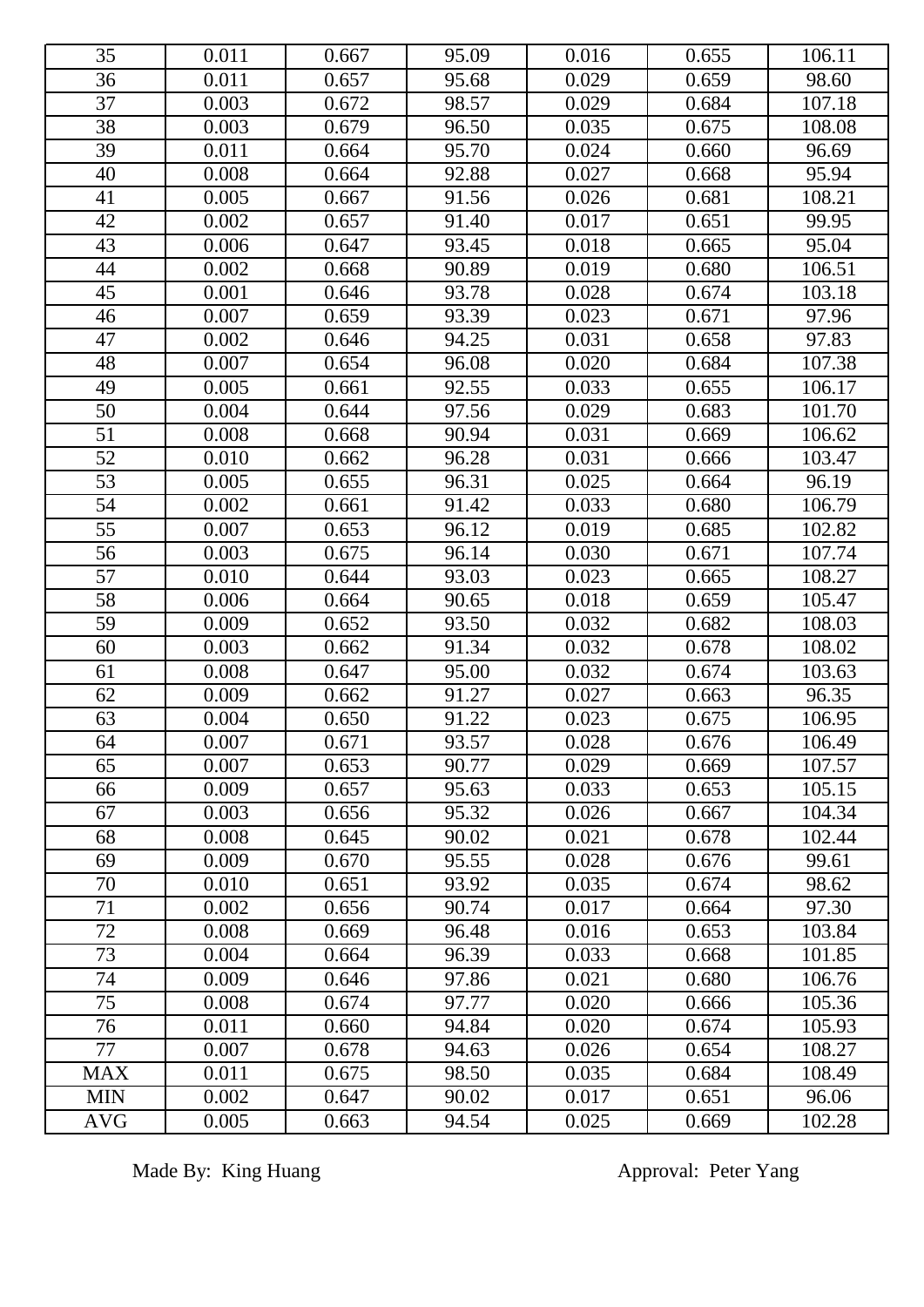

# **SECOS** SeCoS Corporation

## **High Temperature High Humidity Test Data**

Report No : T120801-001 Part No : SMG2301 Test Equipment: JUNO Test System DTS-1000 Test Condition: 85±2℃, 85±5%RH, 1000Hrs Test Date: 2012.08.13 ~ 2012.09.25 Test Standard : JESD22 STANDER Method-A101 Operator: Bruce Chang Test Condition :  $IDSS < -1\mu A@VDS = -20V$  ;  $VGS(th) > -0.5V@ID = -250\mu A$ RDS(ON) <  $130 \text{m}\Omega$  ( $\partial$ ) VGS = -5.0V, ID = -2.8A

|                          |                            | <b>Before</b>   |                            |                            | After           |                            |
|--------------------------|----------------------------|-----------------|----------------------------|----------------------------|-----------------|----------------------------|
| N <sub>o</sub>           | $\text{Loss}(\mu\text{A})$ | $V_{GS(th)}(V)$ | $R_{DS(ON)}$ (m $\Omega$ ) | $\text{Loss}(\mu\text{A})$ | $V_{GS(th)}(V)$ | $R_{DS(ON)}$ (m $\Omega$ ) |
| $\mathbf{1}$             | 0.004                      | 0.658           | 96.09                      | 0.034                      | 0.660           | 108.00                     |
| $\overline{2}$           | 0.006                      | 0.650           | 97.35                      | 0.034                      | 0.666           | 95.84                      |
| 3                        | 0.006                      | 0.678           | 92.61                      | 0.035                      | 0.670           | 105.05                     |
| $\overline{\mathcal{L}}$ | 0.010                      | 0.676           | 90.69                      | 0.029                      | 0.664           | 103.67                     |
| 5                        | 0.005                      | 0.647           | 95.67                      | 0.031                      | 0.657           | 105.83                     |
| 6                        | 0.003                      | 0.649           | 96.24                      | 0.034                      | 0.655           | 108.24                     |
| $\overline{7}$           | 0.009                      | 0.668           | 92.69                      | 0.026                      | 0.663           | 97.22                      |
| 8                        | 0.001                      | 0.659           | 95.07                      | 0.032                      | 0.658           | 105.82                     |
| $\overline{9}$           | 0.002                      | 0.678           | 98.23                      | 0.023                      | 0.684           | 98.38                      |
| 10                       | 0.006                      | 0.649           | 95.45                      | 0.025                      | 0.681           | 101.75                     |
| 11                       | 0.008                      | 0.678           | 91.25                      | 0.033                      | 0.669           | 99.95                      |
| 12                       | 0.003                      | 0.664           | 94.72                      | 0.030                      | 0.662           | 101.84                     |
| 13                       | 0.009                      | 0.648           | 97.05                      | 0.024                      | 0.675           | 95.59                      |
| 14                       | 0.005                      | 0.671           | 96.89                      | 0.024                      | 0.658           | 107.37                     |
| 15                       | 0.009                      | 0.678           | 94.06                      | 0.027                      | 0.669           | 106.99                     |
| 16                       | 0.008                      | 0.648           | 95.49                      | 0.027                      | 0.662           | 98.42                      |
| 17                       | 0.004                      | 0.658           | 95.14                      | 0.018                      | 0.668           | 100.28                     |
| 18                       | 0.010                      | 0.676           | 91.01                      | 0.022                      | 0.684           | 107.83                     |
| 19                       | 0.008                      | 0.652           | 91.33                      | 0.021                      | 0.662           | 102.44                     |
| $\overline{20}$          | 0.004                      | 0.679           | 95.20                      | 0.021                      | 0.684           | 96.48                      |
| 21                       | 0.008                      | 0.677           | 90.09                      | 0.033                      | 0.653           | 95.02                      |
| 22                       | 0.008                      | 0.662           | 98.51                      | 0.029                      | 0.682           | 97.24                      |
| 23                       | 0.007                      | 0.663           | 91.47                      | 0.027                      | 0.655           | 102.18                     |
| 24                       | 0.011                      | 0.646           | 98.34                      | 0.023                      | 0.651           | 101.02                     |
| $\overline{25}$          | 0.010                      | 0.671           | 97.49                      | 0.033                      | 0.656           | 102.96                     |
| 26                       | 0.007                      | 0.677           | 91.58                      | 0.028                      | 0.665           | 98.56                      |
| 27                       | 0.002                      | 0.671           | 94.36                      | 0.020                      | 0.661           | 102.13                     |
| 28                       | 0.005                      | 0.672           | 95.70                      | 0.026                      | 0.665           | 97.38                      |
| 29                       | 0.003                      | 0.666           | 97.11                      | 0.034                      | 0.661           | 107.14                     |
| 30                       | 0.007                      | 0.660           | 90.82                      | 0.017                      | 0.653           | 103.64                     |
| 31                       | 0.007                      | 0.652           | 95.96                      | 0.028                      | 0.684           | 102.03                     |
| 32                       | 0.005                      | 0.672           | 93.66                      | 0.016                      | 0.653           | 102.57                     |
| 33                       | 0.005                      | 0.663           | 93.64                      | 0.028                      | 0.673           | 102.72                     |
| 34                       | 0.008                      | 0.656           | 92.72                      | 0.019                      | 0.679           | 102.96                     |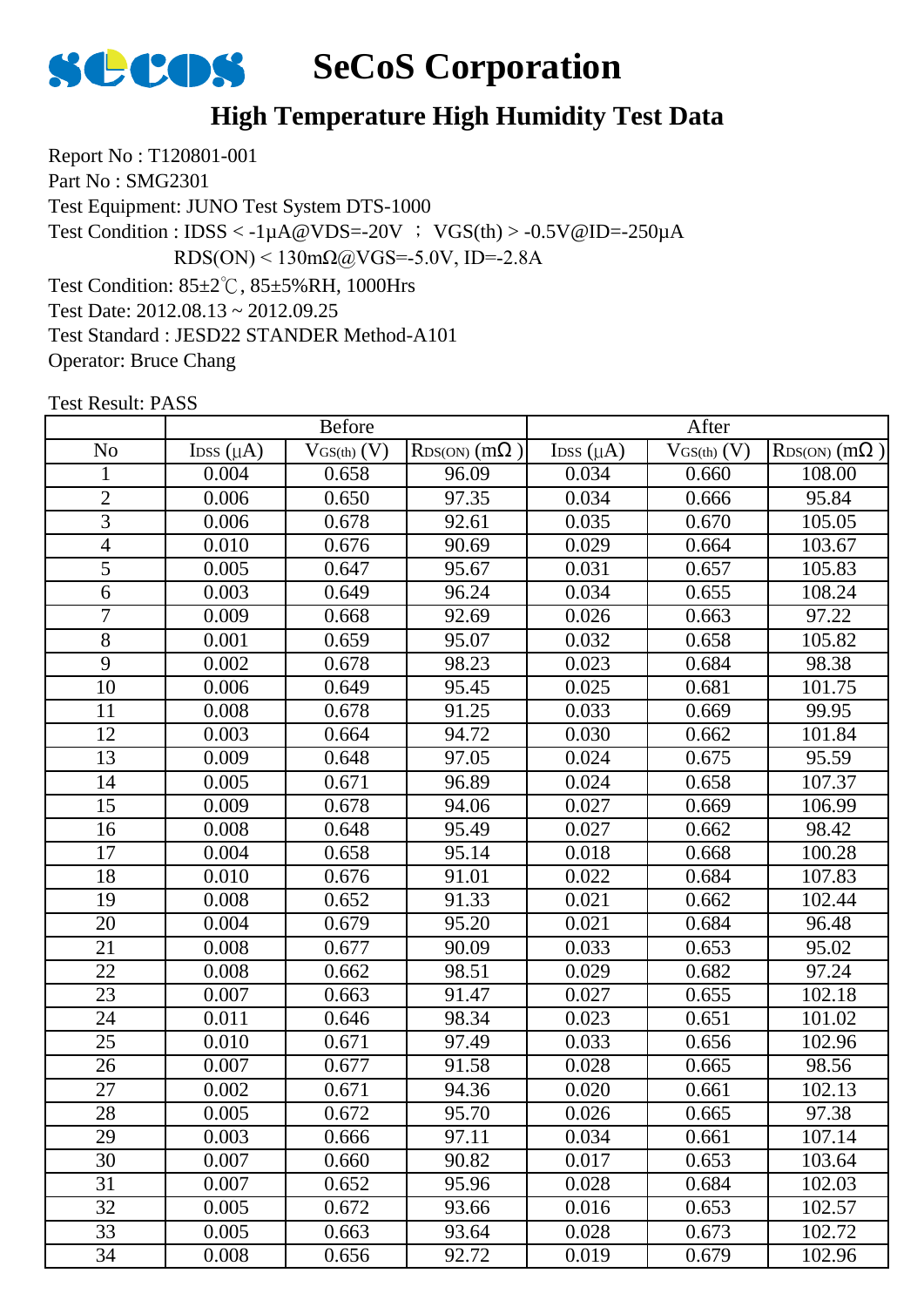| 35              | 0.009 | 0.647 | 90.70 | 0.020 | 0.666 | 106.90 |
|-----------------|-------|-------|-------|-------|-------|--------|
| 36              | 0.010 | 0.659 | 94.18 | 0.030 | 0.673 | 105.89 |
| 37              | 0.007 | 0.664 | 92.58 | 0.020 | 0.682 | 105.56 |
| 38              | 0.008 | 0.644 | 94.58 | 0.017 | 0.665 | 106.46 |
| 39              | 0.006 | 0.644 | 92.77 | 0.026 | 0.677 | 102.72 |
| 40              | 0.006 | 0.645 | 95.86 | 0.032 | 0.655 | 100.90 |
| 41              | 0.002 | 0.675 | 95.19 | 0.032 | 0.668 | 104.29 |
| 42              | 0.008 | 0.679 | 97.83 | 0.035 | 0.656 | 101.45 |
| 43              | 0.010 | 0.651 | 97.00 | 0.018 | 0.658 | 100.71 |
| 44              | 0.010 | 0.674 | 92.43 | 0.033 | 0.675 | 107.11 |
| $\overline{45}$ | 0.008 | 0.653 | 93.13 | 0.033 | 0.673 | 97.99  |
| 46              | 0.002 | 0.652 | 97.94 | 0.032 | 0.653 | 105.02 |
| 47              | 0.006 | 0.646 | 95.50 | 0.035 | 0.681 | 103.87 |
| 48              | 0.003 | 0.669 | 90.60 | 0.020 | 0.685 | 107.77 |
| 49              | 0.005 | 0.662 | 96.87 | 0.026 | 0.678 | 103.92 |
| 50              | 0.001 | 0.667 | 97.27 | 0.016 | 0.683 | 101.92 |
| $\overline{51}$ | 0.010 | 0.660 | 98.38 | 0.023 | 0.655 | 107.40 |
| 52              | 0.004 | 0.672 | 97.01 | 0.027 | 0.653 | 105.32 |
| $\overline{53}$ | 0.010 | 0.652 | 94.01 | 0.027 | 0.678 | 98.14  |
| 54              | 0.005 | 0.661 | 98.52 | 0.031 | 0.676 | 104.34 |
| 55              | 0.010 | 0.652 | 93.39 | 0.024 | 0.680 | 99.06  |
| 56              | 0.001 | 0.678 | 94.87 | 0.017 | 0.659 | 106.05 |
| $\overline{57}$ | 0.003 | 0.647 | 98.46 | 0.024 | 0.665 | 107.65 |
| $\overline{58}$ | 0.008 | 0.677 | 95.26 | 0.034 | 0.680 | 107.76 |
| 59              | 0.010 | 0.654 | 96.43 | 0.034 | 0.653 | 98.15  |
| 60              | 0.003 | 0.672 | 90.86 | 0.026 | 0.650 | 98.60  |
| 61              | 0.008 | 0.663 | 90.67 | 0.030 | 0.654 | 103.94 |
| 62              | 0.004 | 0.667 | 95.42 | 0.021 | 0.663 | 96.38  |
| 63              | 0.008 | 0.658 | 97.56 | 0.022 | 0.653 | 95.98  |
| 64              | 0.009 | 0.644 | 92.89 | 0.025 | 0.658 | 97.58  |
| 65              | 0.010 | 0.662 | 90.32 | 0.018 | 0.665 | 103.01 |
| 66              | 0.007 | 0.652 | 94.16 | 0.023 | 0.656 | 95.19  |
| 67              | 0.005 | 0.658 | 98.19 | 0.016 | 0.668 | 105.06 |
| 68              | 0.004 | 0.667 | 98.53 | 0.021 | 0.677 | 95.68  |
| 69              | 0.003 | 0.673 | 93.74 | 0.023 | 0.651 | 106.14 |
| 70              | 0.007 | 0.654 | 91.63 | 0.017 | 0.668 | 100.14 |
| 71              | 0.004 | 0.673 | 98.33 | 0.026 | 0.659 | 103.11 |
| 72              | 0.009 | 0.656 | 91.53 | 0.019 | 0.669 | 106.36 |
| 73              | 0.010 | 0.652 | 92.74 | 0.017 | 0.661 | 96.12  |
| 74              | 0.009 | 0.651 | 91.04 | 0.032 | 0.650 | 97.16  |
| 75              | 0.010 | 0.647 | 93.13 | 0.022 | 0.660 | 101.07 |
| 76              | 0.005 | 0.645 | 92.04 | 0.018 | 0.669 | 101.91 |
| 77              | 0.010 | 0.650 | 94.52 | 0.025 | 0.663 | 96.87  |
| <b>MAX</b>      | 0.011 | 0.679 | 98.51 | 0.035 | 0.684 | 108.24 |
| <b>MIN</b>      | 0.001 | 0.646 | 90.09 | 0.016 | 0.651 | 95.02  |
| <b>AVG</b>      | 0.006 | 0.664 | 94.60 | 0.027 | 0.665 | 101.84 |